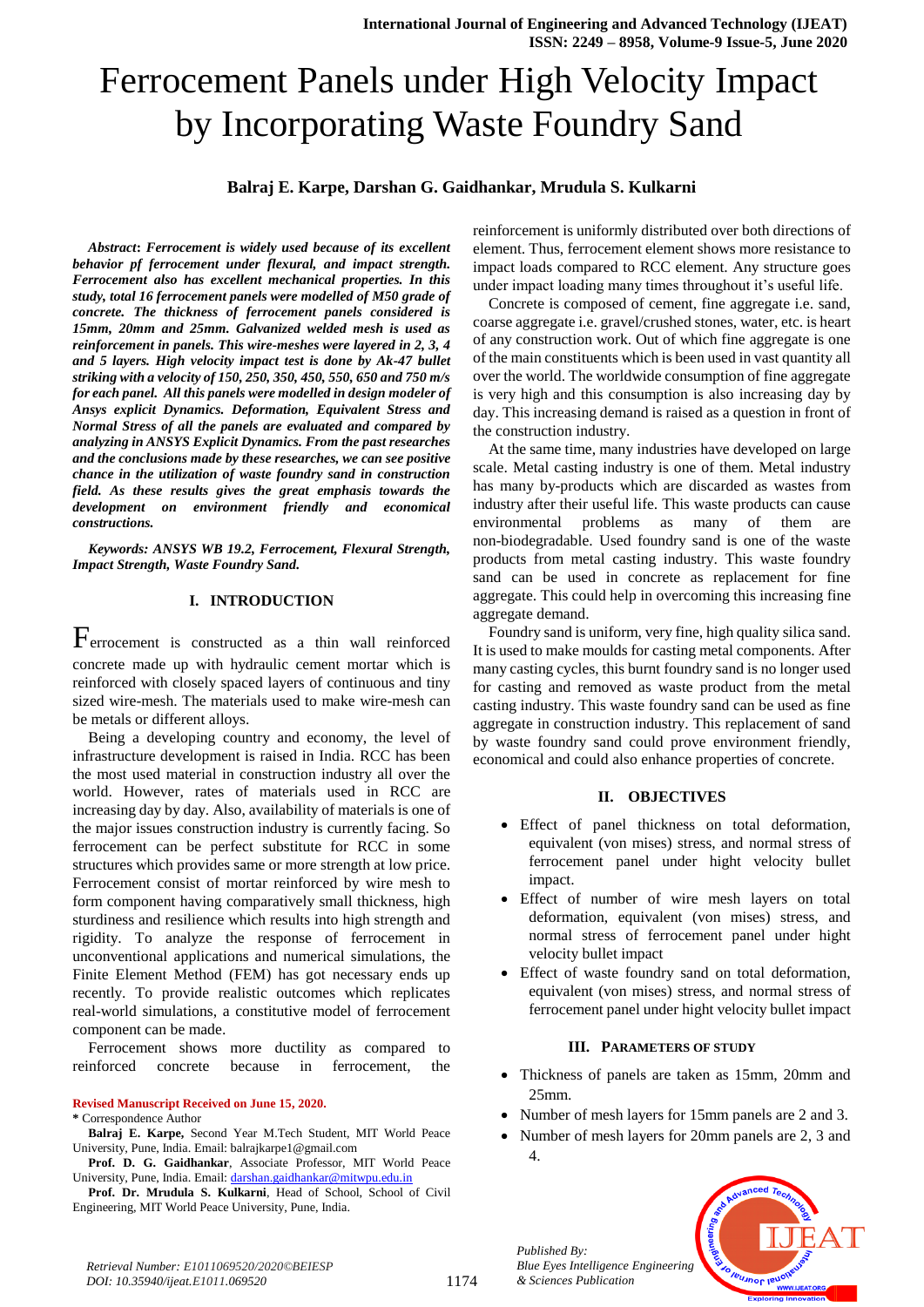- Number of mesh layers for 25mm panels are 3, 4 and 5.
- For high velocity impact loading, Avtomat Kalashnikov (AK-47) Bullet of size (7.76x19) mm is used.
- Impact loading is analysed with velocities 150m/s, 250 m/s, 350 m/s, 450 m/s, 550 m/s, 650 m/s, and 750 m/s.
- Waste foundry sand is also used as 30% replacement of fine aggregate in mortar.

# **IV. LITERATURE REVIEW**

**Vema Reddy, S.Sridhar** have investigated the performance of fresh and hardened properties of concrete incorporated with waste foundry sand in place of fine aggregate. They performed the test on the cubes and cylinders by replacing foundry sand by 20%-100%. They concluded that, the compressive strength of the concrete is increased by 13% by the replacement of 20% of normal sand by waste foundry sand. Their results showed that both compressive strength and split tensile strength of concrete are increased up to 60% replacement of normal sand by waste foundry sand. After which it reduces up to 100% replacement.

**Rahul Roy, Dr. V. Sairam** have compared the strength characteristics of ferrocement panels with panels made with HDPE geogrids in their study. They made 4 trial mixes each containing 0%, 5%, 10%, and 15% waste foundry sand. They concluded that the use of used foundry sand has been proved beneficial by replacing fine aggregate, this replacement material not only provides strength characteristics but also overcomes the problem of waste disposal.

**Vipul D. Prajapati, Nilay Joshi, Jayeshkumar Pitroda** investigated the behaviour of concrete by replacing used foundry sand in different proportion in concrete. They replaced fine aggregate by used foundry sand in the range of 0%, 10%, 30% & 50% by weight for M-20 grade concrete. They evaluated the compressive and flexural strength of concrete for curing period of 7, 14 and 28 days. They found increase in compressive and flexural strength of concrete with increases in used foundry sand up to 50%. They also concluded that the maximum compressive and flexural strength is achieved at 50% replacement of natural fine aggregate with used foundry sand.

**S.S.Jadhav, S.N.Tande, A.C.Dubal** studied the effect of foundry sand as fine aggregate replacement on the compressive strength, split tensile strength and modulus of elasticity of concrete having mix proportions of M 25 grade. The percentages of replacements were 0%, 10%, 30%, 50%, and 100% by weight of fine aggregate. They concluded that compressive strength of concrete with partial replacement of Used Foundry Sand (0% to 30%)has increased up to 30% replacement and after that goes on decreasing as compared to concrete mix with natural sand.

**Darshan G. Gaidhankar, Mrudula S. Kulkarni, Abhizer Akhtar** have studied the effect of panel thickness, types of mesh, Different grades of mortar and types of fibres on deformation, equivalent stress and normal stress of panel under low velocity and high velocity impact loading. Total 6 types of panels were modeled for each M30, M40 and M50 grade of concrete. They considered thickness of ferrocement

panel as 20 mm and 30 mm. High velocity impact testing was done by AK-47 bullet striking with a velocity of 300 m/s, 400 m/s, 500 m/s, 600 m/s and 700 m/s. They concluded that bullet impact loading shows that the penetration depth, normal stress and equivalent stress increases with increase in velocity of bullet. And all of the above parameters were decreases when thickness and grade of mortar increases.

**Abdullah, Katsuki Takiguchi, Koshiro Nishimura and Shingo Hori** investigated the behavior of ferrocement panels subjected to missile impact. They prepared 7 panel specimens of 750mm<sup>2</sup> with three different thicknesses, 80-mm, 100-mm, and 120-mm. This panels were subjected to a hemispherical head of non-deformable type missile projectile. They observed that not only the missile perforation was prevented but also the damage area and the amount of flying concrete reduced significantly by increasing mesh reinforcement of smaller diameter.

# **V. METHODOLOGY**

# **A.** *Experimentation*

1) Cement

Ordinary Portland Cement of 53 grade which is locally available is used. Properties of cement were considered according to specifications given in IS: 456-2000 and IS 12269: 2013.

2) Fine Aggregate

Sand passing through 2.36 mm sieve obtained from natural river is used.

3) Waste Foundry Sand

Waste foundry sand available from local casting industry was used.

4) Admixture

Super plasticizing admixture Perm Plast PS-34 is used to produce self-compacting flowing high early strength mortar.

5) Mix Proportion

The mix proportion for mortar of cement: sand is taken as 1:1.5 with W/C ratio as 0.38.

6) Test Specimen

Total 40 cubes of size (70x70x70) mm were prepared and tested to determine maximum compression strength. Test specimens are categorized in two categories,

1. Mortar

2. 30% WFSM (Waste Foundry Sand Mortar)

7) Result of experimental work

The experimental work include preparation and testing of cubes with normal mortar and mortar with fine aggregate replaced by waste foundry sand.

In trial mix, mix proportions as 1:1.5, 1:1.75 and 1:2 was taken. Water-Cement ratios of 0.36, 0.38 and 0.40 with 1% of admixture were taken. Maximum results were obtained for mix proportion of 1:1.5 and W/C ratio of 0.38.

The Waste foundry sand is replaced by 10%, 20%, 30% and 40%by weight of fine aggregate.

From compressive strength test results, we found that replacement of sand by 30% with waste foundry sand gives maximum

compressive strength

*& Sciences Publication* 

*Published By:*

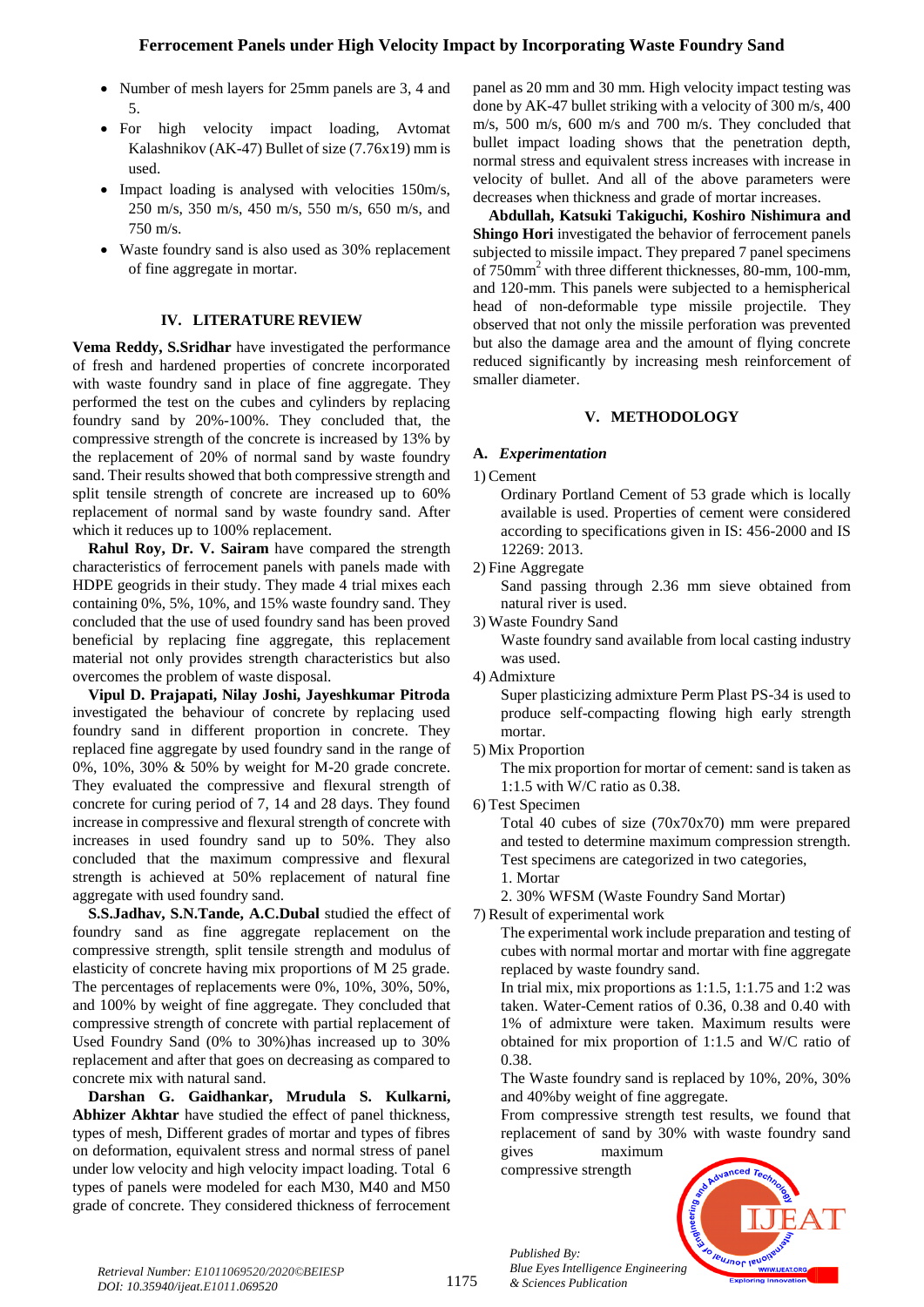| Sr.<br>No. | Type                  | Load<br>at<br>failure | Compressive<br>strength | Avg.<br>Comp.<br>strength |
|------------|-----------------------|-----------------------|-------------------------|---------------------------|
|            | of Mortar             | (Kg)                  | (N/mm <sup>2</sup> )    | (N/mm <sup>2</sup> )      |
|            | Conventional          | 23600                 | 48.63                   | 48.93                     |
|            | mortar                | 24100                 | 49.18                   |                           |
|            |                       | 24000                 | 48.97                   |                           |
| 2          | Mortar<br>with        | 31800                 | 64.89                   | 64.21                     |
|            | Waste<br>foundry sand | 31200                 | 63.67                   |                           |
|            |                       | 31400                 | 64.08                   |                           |

|  | Table 1. Compressive strength of test specimen(28 days) |  |  |  |  |
|--|---------------------------------------------------------|--|--|--|--|
|--|---------------------------------------------------------|--|--|--|--|

#### **B.** *Material Properties*

- Compressive strength of mortar is taken as 53 MPa which is an experimental data and 65 MPa after replacing fine aggregate by waste foundry sand.
- Young's Modulus (E) and Poisson's ratio  $(\mu)$  for material are taken as 20000 MPa and 0.18 respectively.
- Diameter of wire used for wiremesh is taken as 1.2mm with 15mmx15mm opening.
- Yield strength of wire is taken as 450 MPa

#### **C.** *Modelling*

In this study, ANSYS Explicit Dynamics is used for analytical work. The size Ferrocement panels modelled is (500x500) mm. The thicknesses of panels are taken as 15mm, 20mm and 25mm.

The number of wire-meshes for 15 mm thick panels are 2 and 3, for 20mm panel are 2,3 and 4, for 25mm panel are 3, 4 and 5. The wire meshes are placed at cover of 5 mm both from top and bottom.

The diameter of wire mesh is 1.2mm. The square wires mesh is modelled such that the centre to centre spacing between two wires is 15mm in both directions. The wire meshes are defined as reinforcement by assigning body interaction while modelling. ANSYS Design Modeller is used to model. An Avtomat Kalashnikov (AK-47) bullet is modelled for the analysis. The conical shape of bullet has diameter starting from 0mm at bottom to 7.76mm at top. The length of bullet is 39mm.

After making of model, the materials are assigned. As bullet is treated as rigid materials, the deformation and stresses in bullet are got neglected. The bottom edges of panels are assigned as fixed supports. Velocity and direction are assigned to bullet as per the requirement.



**Fig. 1: Modelling High Impact Analysis Setup**



**Fig. 2: Cross section showing wire-mesh layers**



**Fig. 3: Meshing of element**



**Fig. 4: Wire-mesh as reinforcement**



*Published By:*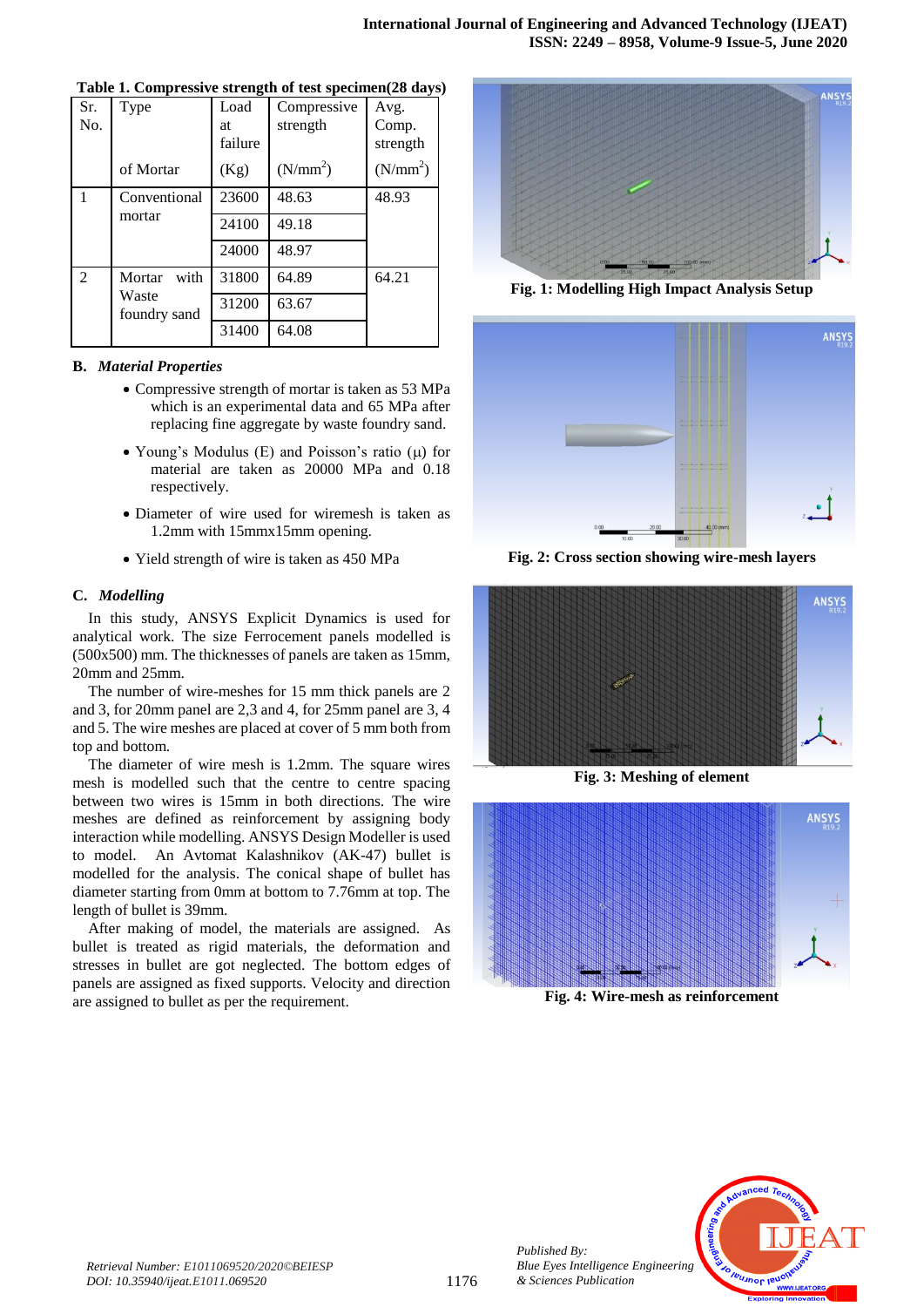# **Ferrocement Panels under High Velocity Impact by Incorporating Waste Foundry Sand**



**Fig. 5: Equivalent Stress on panel**

#### **D.** *Explicit Dynamics Analysis in ANSYS 19.2*

The ANSYS explicit dynamics suite enables you to capture the physics of short-duration events for products that undergo highly nonlinear, transient dynamic forces.

With ANSYS, you'll gain insight into how a structure responds when subjected to severe loadings. Algorithms supported first principles accurately predict complex responses, like large material deformations and failure, interactions between bodies, and fluids with rapidly changing surfaces.

An explicit dynamics analysis is employed to work out the dynamic response of a structure thanks to stress wave propagation, impact or rapidly changing time-dependent loads. Momentum exchange between moving bodies and inertial effects are usually important aspects of the sort of study being conducted. This type of study also can be wont to model mechanical phenomena that are highly nonlinear. Nonlinearities may stem from the materials, (for example, hyper elasticity, plastic flows, failure) and from contact (for example, high speed collisions and impact). Events with time scales of less than 1 second (usually of order 1 millisecond) are efficiently simulated with this type of analysis.

#### **VI. RESULTS OF ANALYTICAL WORK**

Various Ferrocement models are made by varying parameters such as thickness, number of mesh layers and waste foundry sand. This Models are analyzed for high velocity impact testing for which the velocities ranges from 150m/s to 750m/s increased by 100m/s for each model.

Notations used to define various Ferrocement panels are as follows:

WFS: - Waste Foundry Sand.

Graph 1, Graph 2 and Graph 3 shows the variation in displacement of ferrocement panel of size (500x500) mm with conventional mortar for various number of steel mesh layers with thickness 15mm, 20mm and 25mm respectively.

From graph 1 we can see that, the deformation for (500x500x15) mm plate with 2 wire-mesh layers was reduced to 7.38mm from 7.74mm after replacing 30% fine aggregate with waste foundry sand. Similarly, for 3 wire-mesh layers, the deformation was reduced to 7.29mm from 7.70mm after replacing 30% fine aggregate with waste foundry sand.

From same graph 1, The deformation of ferrocement panel for 2 wire-mesh layers was 7.74mm which is further reduced to 7.70mm for 3 wire-mesh layers. Similarly, the deformation of ferrocement panels with waste foundry sand was reduced to 7.29mm for 3 wire-mesh layers from 7.38mm for 2 wire-mesh layers.

Such similar variations in deformation due to replacement of 30% fine aggregate by waste foundry sand and number of mesh layers are shown in Graph 2 and Graph 3 for ferrocement panels with thickness 20mm and 25mm respectively.

Graph 4, Graph 5 and Graph 6 shows the variation in equivalent stress of ferrocement panel of size (500x500) mm with conventional mortar for various number of steel mesh layers with thickness 15mm, 20mm and 25mm respectively.

From graph 4 we can see that, the equivalent stress for (500x500x15) mm plate with 2 wire-mesh layers was reduced to 477MPa from 494MPa after replacing 30% fine aggregate with waste foundry sand. Similarly, for 3 wire-mesh layers, the equivalent stress was reduced to 455MPa from 489MPa after replacing 30% fine aggregate with waste foundry sand.

From same graph 4, The equivalent stress of ferrocement panel for 2 wire-mesh layers was 494MPa which is further reduced to 489MPa for 3 wire-mesh layers. Similarly, the equivalent stress of ferrocement panels with waste foundry sand was reduced to 455MPa for 3 wire-mesh layers from 477MPa for 2 wire-mesh layers.

Such similar variations in equivalent stress due to replacement of 30% fine aggregate by waste foundry sand and number of mesh layers are shown in Graph 5 and Graph 6 for ferrocement panels with thickness 20mm and 25mm respectively.

#### **Table 2. Deformations and Equivalent stresses on (500x500x15) mm Ferrocement panel.**

| Sr.              | Veloc | 2 layers |               | 3 Layers   |               |  |
|------------------|-------|----------|---------------|------------|---------------|--|
| No.              | ity   | Deformat | <b>Stress</b> | Deformatio | <b>Stress</b> |  |
|                  | (m/s) | ion      | (MPa)         | n          | (MPa)         |  |
|                  |       | (mm)     |               | (mm)       |               |  |
| 1.               | 150   | 1.54     | 83            | 1.54       | 82            |  |
| 2.               | 250   | 2.61     | 148           | 2.60       | 147           |  |
| 3.               | 350   | 3.71     | 223           | 3.70       | 221           |  |
| $\overline{4}$ . | 450   | 4.66     | 280           | 4.64       | 278           |  |
| 5.               | 550   | 5.61     | 344           | 5.59       | 341           |  |
| 6.               | 650   | 6.64     | 414           | 6.60       | 410           |  |
| 7.               | 750   | 7.74     | 494           | 7.70       | 489           |  |

**Table 3. Deformations and Equivalent stresses on (500x500x20) mm Ferrocement panel.**

|    | <i>C</i> ovacovazo, min i ci roccincin panci. |          |      |          |             |          |             |  |  |  |
|----|-----------------------------------------------|----------|------|----------|-------------|----------|-------------|--|--|--|
| S  | Vel                                           | 2 layers |      | 3 Layers |             | 4 layers |             |  |  |  |
| r. | ocit                                          | Defor    | Stre | Deform   | <b>Stre</b> | Deform   | <b>Stre</b> |  |  |  |
| N  | V                                             | matio    | SS.  | ation    | SS          | ation    | SS          |  |  |  |
| 0. | (m/s)                                         | n        | (M   | (mm)     | (M          | (mm)     | (MP)        |  |  |  |
|    |                                               | (mm)     | Pa)  |          | Pa)         |          | a)          |  |  |  |
| 1. | 150                                           | 1.27     | 75   | 1.26     | 73          | 1.13     | 61          |  |  |  |
| 2. | 250                                           | 2.14     | 132  | 2.13     | 126         | 1.91     | 101         |  |  |  |
| 3. | 350                                           | 3.06     | 196  | 3.04     | 188         | 2.71     | 142         |  |  |  |
| 4. | 450                                           | 3.87     | 250  | 3.98     | 254         | 3.55     | 190         |  |  |  |
| 5. | 550                                           | 4.57     | 294  | 4.55     | 288         | 4.44     | 253         |  |  |  |
| 6. | 650                                           | 5.29     | 340  | 5.23     | 323         | 5.26     | 308         |  |  |  |
| 7. | 750                                           | 6.06     | 392  | 5.95     | 370         | 6.03     | 366         |  |  |  |



*Retrieval Number: E1011069520/2020©BEIESP DOI: 10.35940/ijeat.E1011.069520*

*Published By:*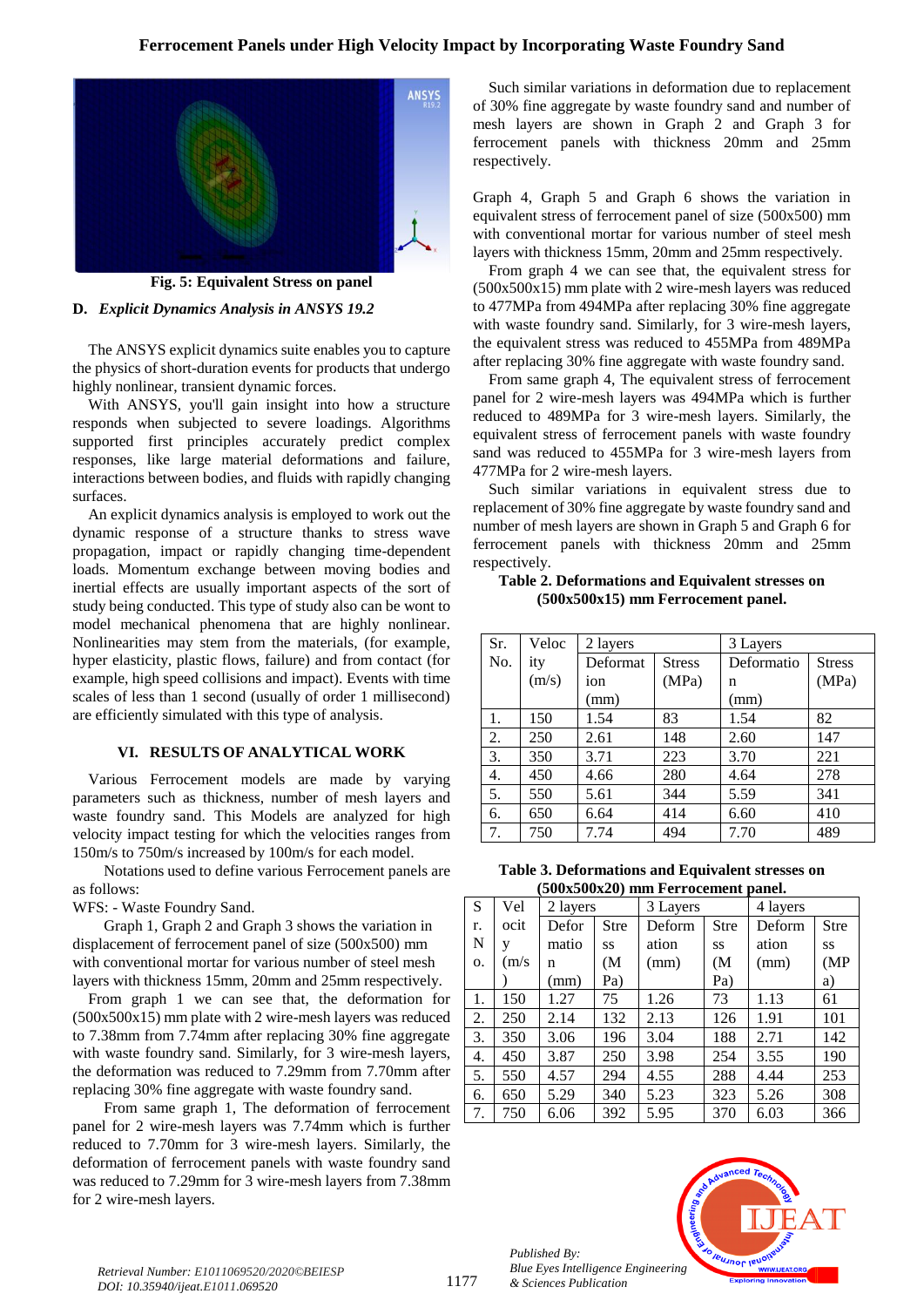#### **International Journal of Engineering and Advanced Technology (IJEAT) ISSN: 2249 – 8958, Volume-9 Issue-5, June 2020**

| $(500x500x25)$ mm Ferrocement panel. |       |          |             |          |                   |          |             |  |  |
|--------------------------------------|-------|----------|-------------|----------|-------------------|----------|-------------|--|--|
| S                                    | Vel   | 3 layers |             | 4 Layers |                   | 5 layers |             |  |  |
| r.                                   | ocit  | Defor    | <b>Stre</b> | Deform   | <b>Stre</b>       | Deform   | <b>Stre</b> |  |  |
| N                                    | V     | matio    | <b>SS</b>   | ation    | SS                | ation    | SS          |  |  |
| 0.                                   | (m/s) | n        | (M          | (mm)     | (M <sup>2</sup> ) | (mm)     | (MP)        |  |  |
|                                      |       | (mm)     | Pa)         |          | Pa)               |          | a)          |  |  |
| 1.                                   | 150   | 1.58     | 100         | 1.56     | 93                | 1.39     | 61          |  |  |
| 2.                                   | 250   | 2.67     | 153         | 2.63     | 144               | 2.37     | 103         |  |  |
| 3.                                   | 350   | 3.77     | 208         | 3.71     | 195               | 3.38     | 147         |  |  |
| 4.                                   | 450   | 5.37     | 223         | 4.51     | 214               | 4.44     | 193         |  |  |
| 5.                                   | 550   | 5.58     | 237         | 5.28     | 235               | 5.44     | 236         |  |  |
| 6.                                   | 650   | 6.21     | 284         | 6.12     | 278               | 6.28     | 277         |  |  |
| 7.                                   | 750   | 7.17     | 334         | 7.04     | 325               | 7.17     | 317         |  |  |

# **Table 4. Deformations and Equivalent stresses on**

#### **Table 5. Deformations and Equivalent stresses on (500x500x15) mm Ferrocement panel with waste foundry sand.**

| Sr.              | Veloc | 2 layers |               | 3 Layers   |               |  |
|------------------|-------|----------|---------------|------------|---------------|--|
| No.              | ity   | Deformat | <b>Stress</b> | Deformatio | <b>Stress</b> |  |
|                  | (m/s) | ion      | (MPa)         | n          | (MPa)         |  |
|                  |       | (mm)     |               | (mm)       |               |  |
| 1.               | 150   | 1.54     | 79            | 1.54       | 76            |  |
| 2.               | 250   | 2.61     | 140           | 2.60       | 134           |  |
| 3.               | 350   | 3.71     | 211           | 3.70       | 201           |  |
| $\overline{4}$ . | 450   | 4.66     | 272           | 4.64       | 258           |  |
| 5.               | 550   | 5.61     | 332           | 5.59       | 317           |  |
| 6.               | 650   | 6.64     | 399           | 6.60       | 381           |  |
| 7.               | 750   | 7.74     | 477           | 7.70       | 455           |  |

#### **Table 6. Deformations and Equivalent stresses on (500x500x20) mm Ferrocement panel with waste foundry sand.**

| S                | Vel   | 2 layers |             | 3 Layers |                   | 4 layers |             |  |
|------------------|-------|----------|-------------|----------|-------------------|----------|-------------|--|
| r.               | ocit  | Defor    | <b>Stre</b> | Deform   | <b>Stre</b>       | Deform   | <b>Stre</b> |  |
| N                | V     | matio    | <b>SS</b>   | ation    | SS                | ation    | <b>SS</b>   |  |
| 0.               | (m/s) | n        | (M          | (mm)     | (M <sup>2</sup> ) | (mm)     | (MP)        |  |
|                  |       | (mm)     | Pa)         |          | Pa)               |          | a)          |  |
| 1.               | 150   | 1.27     | 70          | 1.26     | 64                | 1.13     | 58          |  |
| 2.               | 250   | 2.14     | 125         | 2.13     | 107               | 1.91     | 96          |  |
| 3.               | 350   | 3.06     | 186         | 3.04     | 150               | 2.71     | 136         |  |
| $\overline{4}$ . | 450   | 3.87     | 254         | 3.98     | 189               | 3.55     | 183         |  |
| 5.               | 550   | 4.57     | 289         | 4.55     | 218               | 4.44     | 242         |  |
| 6.               | 650   | 5.29     | 355         | 5.23     | 248               | 5.26     | 300         |  |
| 7.               | 750   | 6.06     | 385         | 5.95     | 278               | 6.03     | 357         |  |

# **Table 7. Deformations and Equivalent stresses on (500x500x25) mm Ferrocement panel with waste foundry**

| sand.          |       |          |             |          |             |          |             |  |  |
|----------------|-------|----------|-------------|----------|-------------|----------|-------------|--|--|
| S              | Vel   | 3 layers |             | 4 Layers |             | 5 layers |             |  |  |
| r.             | ocit  | Defor    | <b>Stre</b> | Deform   | <b>Stre</b> | Deform   | <b>Stre</b> |  |  |
| $\overline{N}$ |       | matio    | SS          | ation    | SS          | ation    | SS          |  |  |
| 0.             | (m/s) | n        | <b>M</b>    | (mm)     | (M          | (mm)     | (MP)        |  |  |
|                |       | (mm)     | Pa)         |          | Pa)         |          | a)          |  |  |
| 1.             | 150   | 1.58     | 88          | 1.56     | 81          | 1.39     | 66          |  |  |
| 2.             | 250   | 2.67     | 140         | 2.63     | 130         | 2.37     | 110         |  |  |

| 3. | 350 | 3.77 | 194 | 3.71 | 181 | 3.38 | 156 |
|----|-----|------|-----|------|-----|------|-----|
| 4. | 450 | 5.37 | 213 | 4.51 | 205 | 4.44 | 192 |
| 5. | 550 | 5.58 | 239 | 5.28 | 234 | 5.44 | 230 |
| 6. | 650 | 6.21 | 280 | 6.12 | 276 | 6.28 | 267 |
|    | 750 | 7.17 | 331 | 7.04 | 324 | 7.17 | 307 |



*Published By: Blue Eyes Intelligence Engineering & Sciences Publication*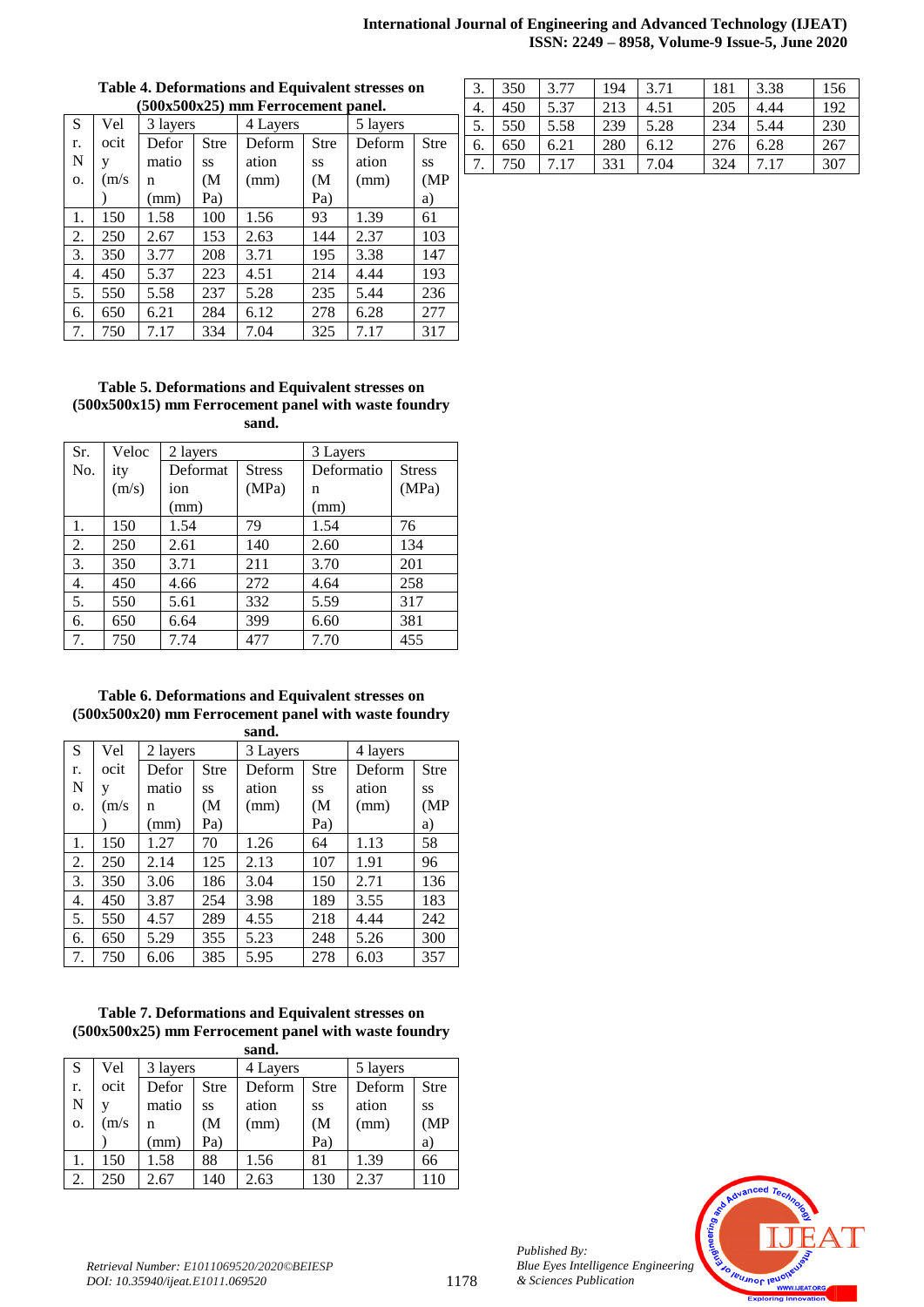

**Graph 1: Deformation in (mm) For 15mm thick Ferrocement Panel.**



**Graph 2: Deformation in (mm) For 20mm thick Ferrocement Panel**



*Published By:*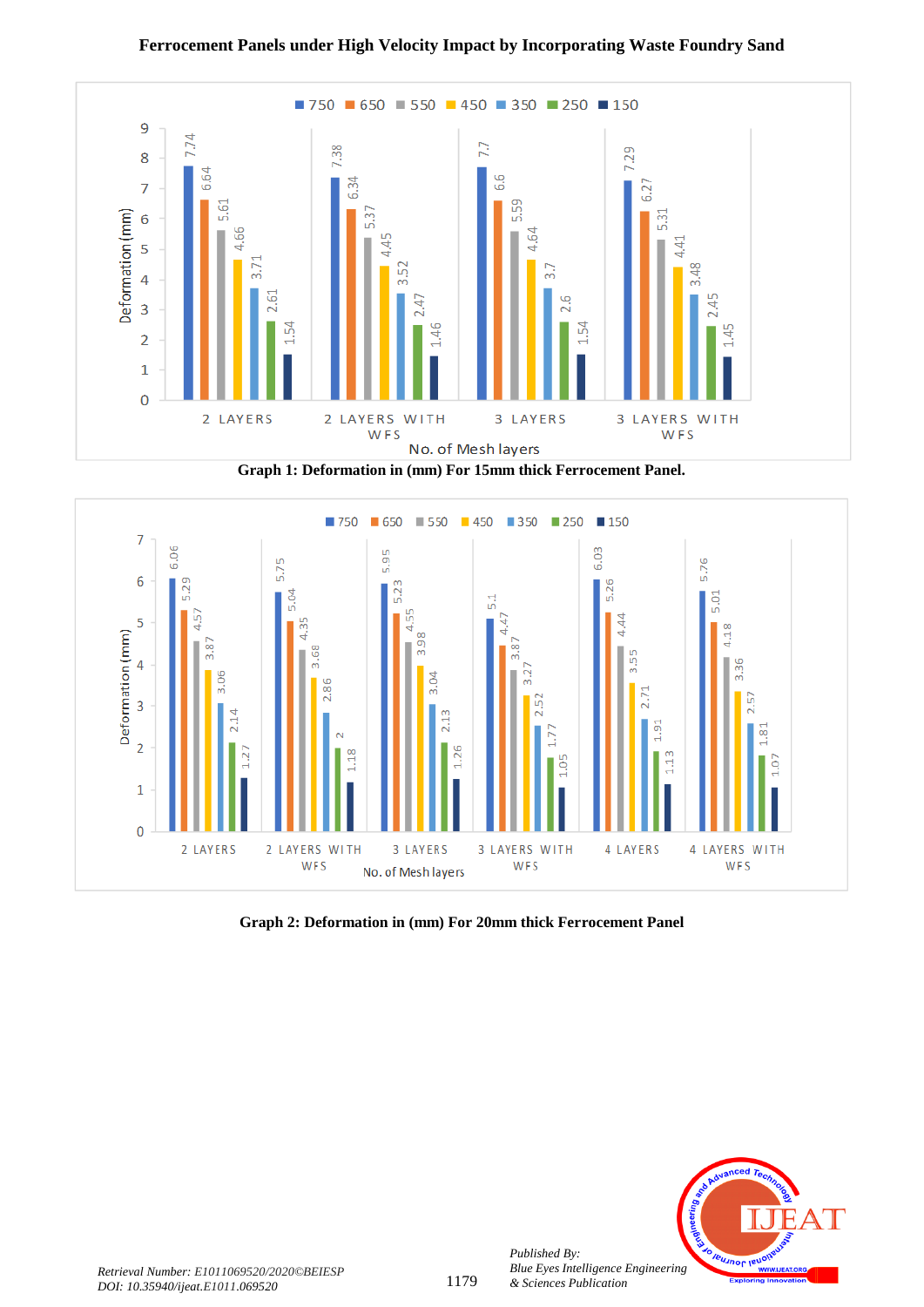

**Graph 3: Deformation in (mm) For 25mm thick Ferrocement Panel**



**Graph 4: Equivalent Stress in (MPa) For 15mm thick Ferrocement Panel**



*Published By:*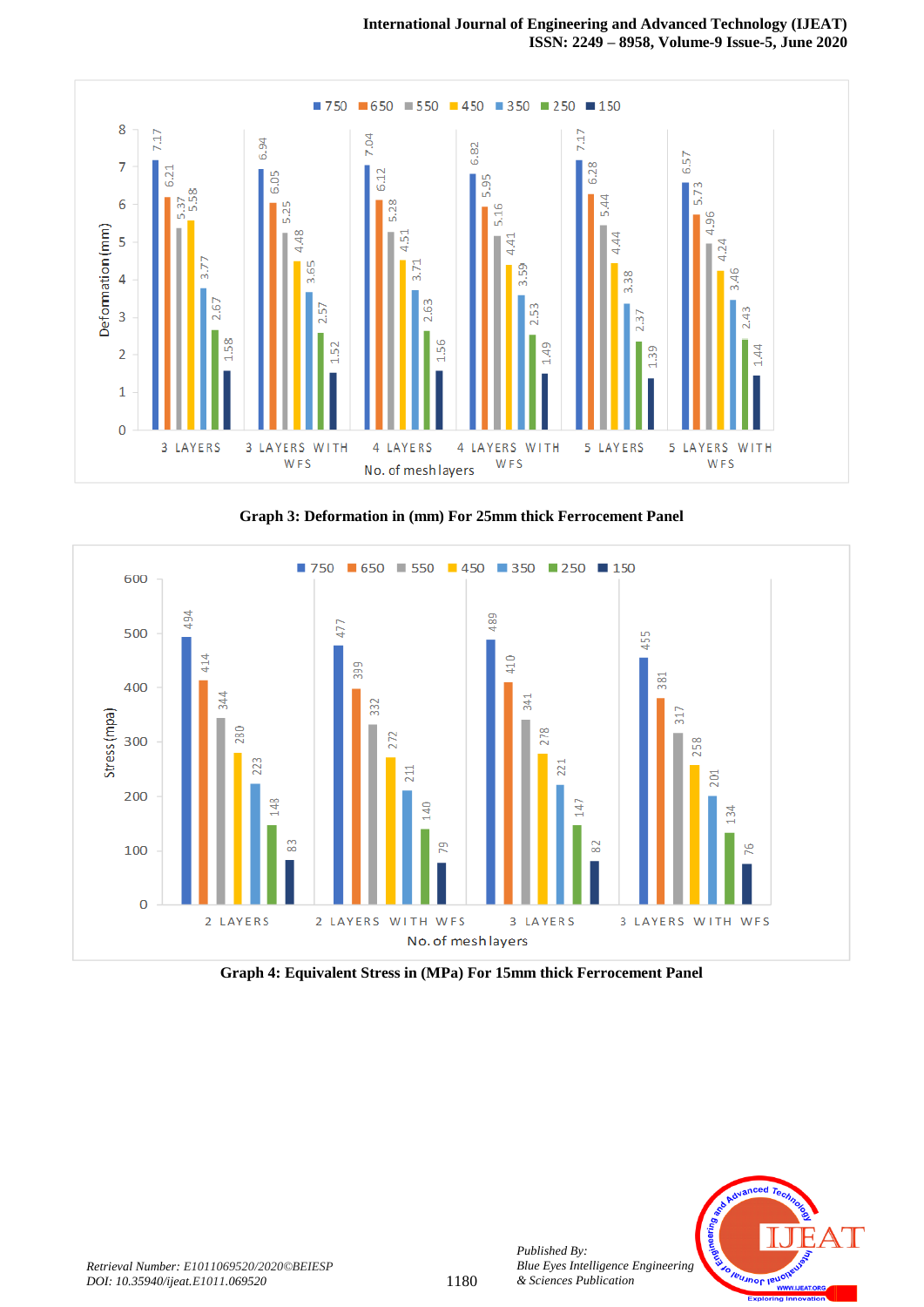

**Graph 5: Equivalent Stress in (MPa) for 20mm thick Ferrocement Panel.**



**Graph 6: Equivalent Stress in (MPa) for 25mm thick Ferrocement Panel**

# **VII. CONCLUSION**

In high velocity impact loading by AK-47 bullet,

- The equivalent stress of 15mm thick panel is 30% more than 20mm thick panels using 2 layers of woven mesh for M30 grade of mortar while the equivalent stress of 20mm thick panel is 20% more than 25mm thick panels using 2 layers of woven mesh for M30 grade of mortar
- The reduction is observed in the penetration depths in ferrocement panels with waste foundry sand as compared with normal ferrocement panels.



*Published By:*